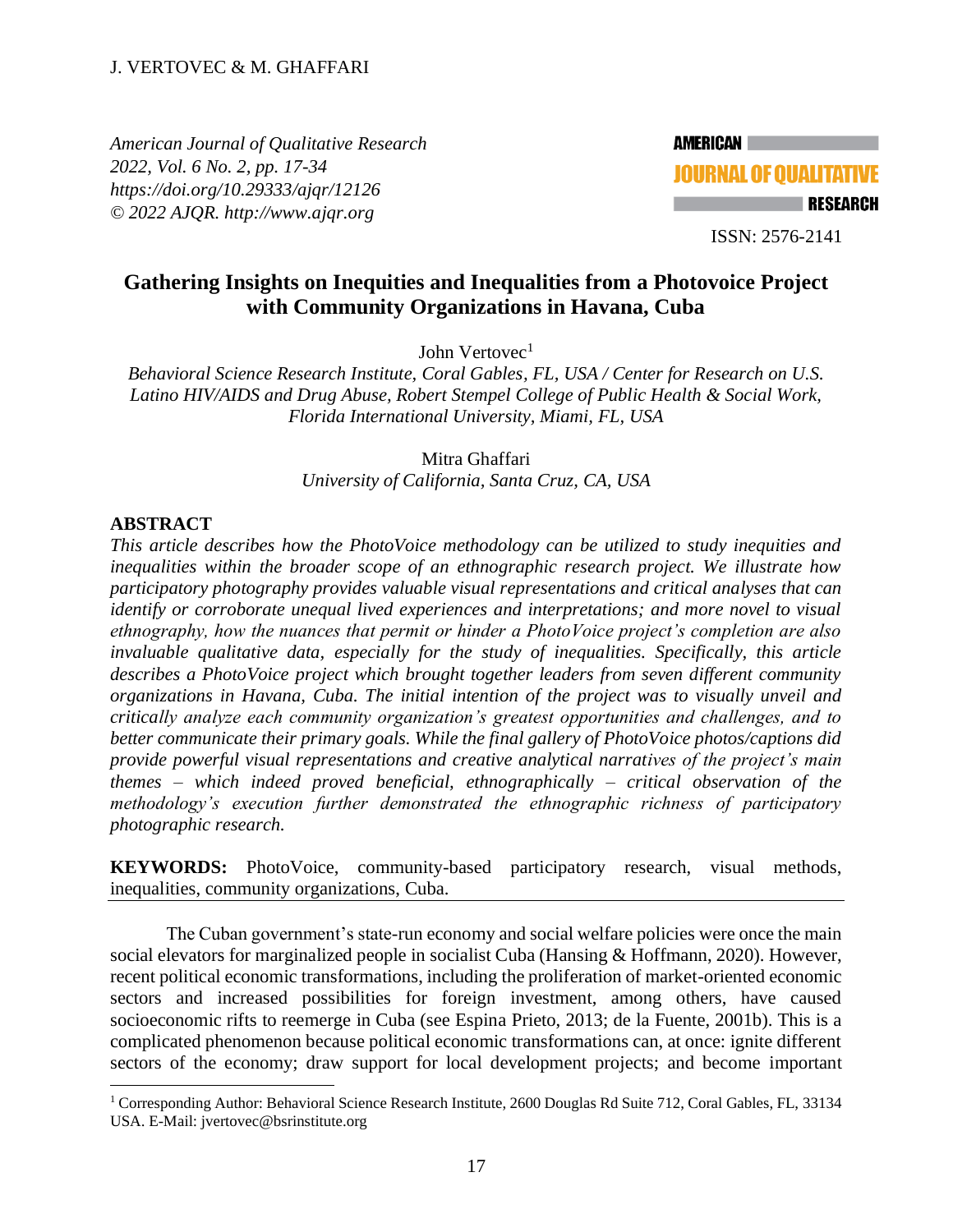#### **RESEARCH**

sources of personal income, while also fueling social and economic disadvantages that lead to macro-economic dependency issues and micro-level inequities and inequalities.

As you will notice throughout the article, we frequently articulate inequity and inequality separately but list them together to draw attention to their definitional differences. We interpret inequality as an imbalance in the number of resources or opportunities. Inequity refers to injustice or unfairness – in a more qualitative interpretation – when people go to access resources or opportunities. These two terms may seem interchangeable, but their nuances are important, especially in this particular socio-historical moment in Cuba. Political economic transformations have made it so that certain areas in Cuba – like popular tourist areas – or certain groups of Cubans – like white Cubans who live in tourism zones or Cubans who have family abroad – have flourished over others in recent years (Mesa-Lago, 2002). This has led to unequal resource distribution or better or more frequent opportunities in different areas, which are both largely based on the political economic transformations described above. For example, tourism areas often have more basicnecessities while more marginal areas see much more resource scarcity. When intersected with racial, gendered, or aged stereotypes and discrimination, inequities have grown in terms of how someone can attain valuable resources and what barriers they may face when trying to access coveted opportunities in more lucrative areas or industries.

In an attempt to address some of these negative socioeconomic outcomes in a collective manner, as well as paving the way for better access to positive transformations, 17 local community organizations from 9 (out of 15) municipalities in Havana formed a network in 2019 – La Red de Proyectos Comunitarios de la Habana (the Network of Community Organizations of Havana). Their objective was to work together to solve common challenges and support one another through community (inter)action. Their individual community activities were diverse – including teaching permaculture, providing<sup>2</sup> vocational training, preserving cultural heritage, and advocating for environmental, social, and economic sustainability, among others – though they were all bound by their intentions to effect positive social change, fight for social equity, and combat the negative socioeconomic outcomes that arose since the Cuban economic collapse in the 1990s and throughout the subsequent political economic transformations.

One of the network's first initiatives brought together 15 leaders from seven different community organizations to search for and identify the greatest opportunities and challenges that their communities faced, as well as communicate and in some cases refine their community organizations' primary goals (Vertovec, 2021). The authors of this paper – John Vertovec and Mitra Ghaffari, here on referred to as "we" – helped facilitate this endeavor with the PhotoVoice methodology. This PhotoVoice project is the focal point of this article.

PhotoVoice is a Community-Based Participatory Research (CBPR) methodology that trains community members in basic photography skills as well as elementary ethnographic methods and then encourages them to document social dilemmas, obstacles, as well as advantages from the community members' perspectives (Hergenrather et al., 2009; Wang & Burris, 1997). Together with the community organization leaders, we sought to facilitate collective awareness of broader social, political, cultural, and interpersonal factors that shape everyday experiences in Havana (see Wang, 1999), and that exist in connection with community challenges, opportunities, and goals.

<sup>2</sup> In Cuba, locals refer to these organizations as *Proyectos Socioculturales* (Sociocultural Projects) or *Proyectos Comunitarios* (Community Projects) though they are more organizational in nature because they do not have a start or end in vision, like you would see with a project. They cannot be considered non-governmental organizations (NGOs) because NGOs are not recognized by the Cuban government unless they are, paradoxically, run by the government. We use the term "Community Organization" because it is the best term to describe these community groups. All the community organizations discussed in this article are directed by two or more people and are sustained financially via small-scale entrepreneurial ventures and local or foreign donations.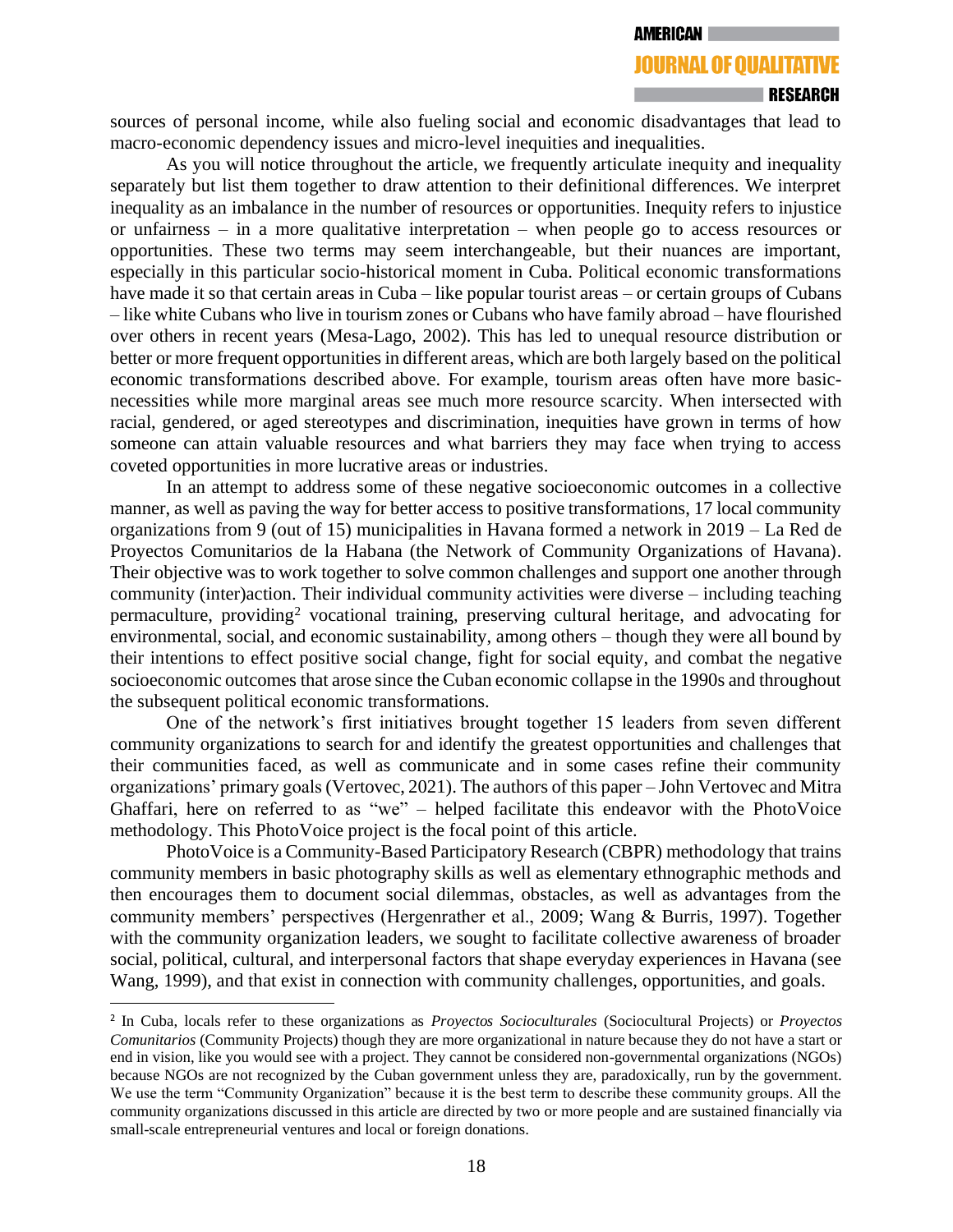By the end of October 2019, the seven community organizations finalized their gallery, entitled: *Habana Pedazos* (Havana Pieces). This gallery contains 21 "photos that speak" through the combination of the images and their captions (see, also, Padilla, 2019). Each community organization submitted three photos total, one for each of the PhotoVoice project's main themes: (1) opportunities, (2) challenges, and (3) the community organization's primary goals. The captions were comprised of a title, creative description of the photo's contents, and a suggestion for how to improve or maintain the idea conveyed in the photo.

This specific usage of the PhotoVoice methodology provided powerful visual representations of opportunities and challenges across different neighborhoods and subject positions in Havana. The process also helped leaders think through and better describe their community organizations' primary goals, opportunities for improvement, and challenges that hinder their development. Combined with their analyses and the suggestions the group put forth for continuing or disrupting current narratives, *Habana Pedazos* also helped highlight and better understand different inequities and inequalities in Havana, Cuba. But, the gallery of photos is not the end of this project's ethnographic usefulness. Critical observation of the methodology's implementation and execution processes adds to the ethnographic richness of a participatory photographic research project like this.

The purpose of this article is to draw from the *Habana Pedazos* PhotoVoice project to describe how the PhotoVoice methodology can be utilized to study different inequities and inequalities within the scope of a broader ethnographic project. To achieve this goal, we first illustrate how PhotoVoice photos and captions are useful data sources that speak to local or emic lived experiences and interpretations. Then we describe how the nuances that arise during the execution of a PhotoVoice project – i.e., the day-to-day circumstances that permitted or hindered the project's completion, what could otherwise be considered minutiae or trivial – are also invaluable data, especially for the study of inequities and inequalities. While some scholars mention the challenges they face in PhotoVoice projects (see, e.g., Krieg and Roberts, 2007), they rarely consider these challenges as ethnographic opportunities. In this article, the nuanced challenges encountered while executing the PhotoVoice project reveal how PhotoVoice projects, from start to finish and everywhere in between, are overflowing ethnographically and qualitatively.

After this introduction, the article is divided into four parts. First (1), we discuss the methodology and overarching theoretical perspectives used in this study. Second (2), we discuss four photos from the *Habana Pedazos* gallery, exploring how inequities and inequalities can be interpreted through the project's main themes. Third (3), we describe how the execution of the *Habana Pedazos* PhotoVoice project revealed important considerations and broader circumstances that directly influence the important work these community leaders/organizations are doing as well as the inequities and inequalities some of these leaders regularly encounter. Finally (4), we end with a discussion of how focusing on and examining the facilitation/implementation process of a CBPR methodology, like PhotoVoice, is an added tool that can deepen analyses garnered from CPBR as well as provide additional moments to ethnographically observe or interview about.

## **Methodology**

Anthropologists have long utilized camera-based imagery, both still and moving (Weber, 2008). These types of imagery are valuable to the social sciences because of their ubiquity in society and their iconic and indexical qualities (Pauwels, 2011, p. 10). Participatory or collaborative visual methodologies have generally been utilized within two distinct approaches: (1) as visual stimuli in interview or focus group situations and (2) as a stimulating mechanism where participants from the field produce their own images regarding a certain issue (Pauwels, 2015).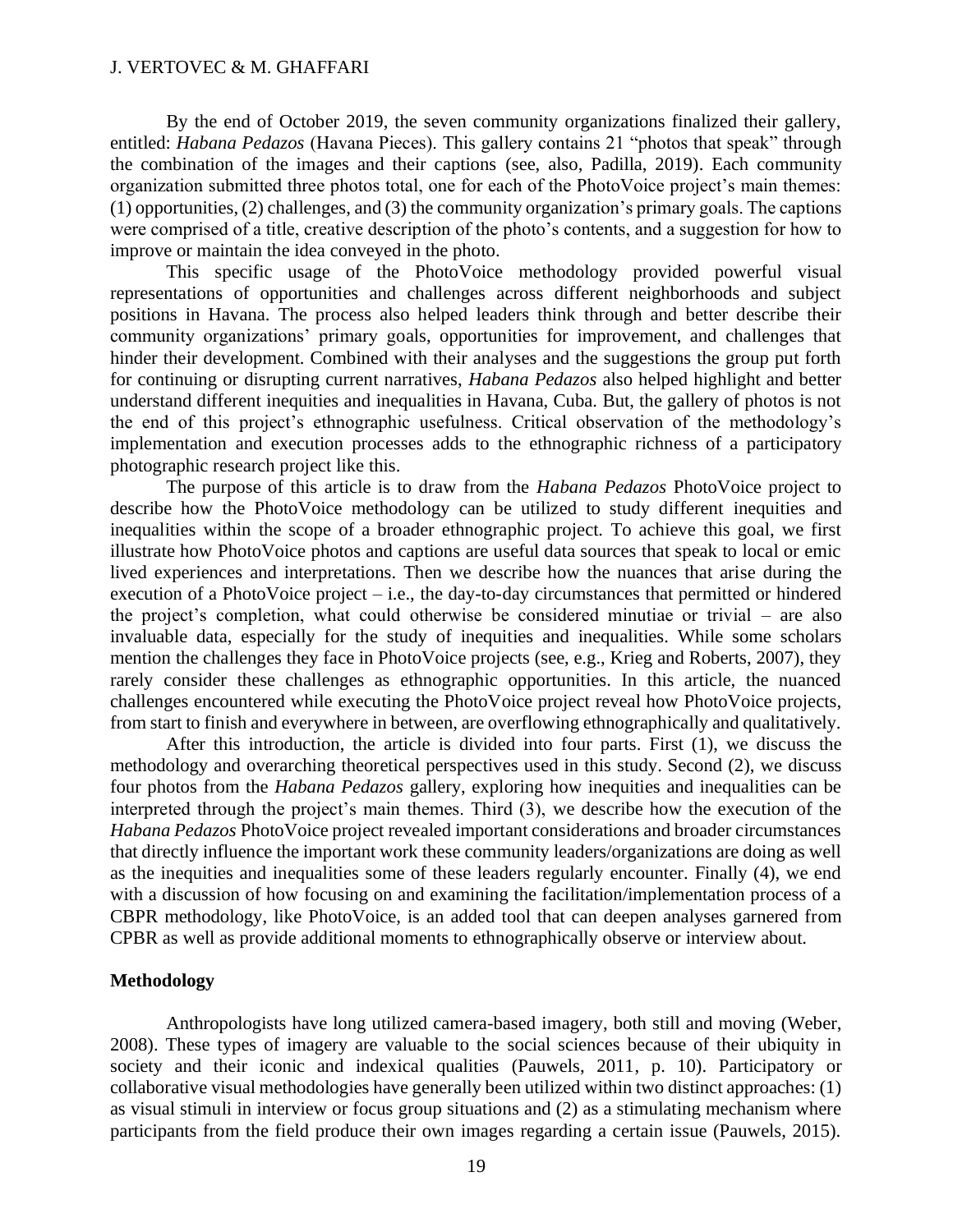#### **RESEARCH**

Participatory photography methods that fall into the latter group help place the documentation of personal and local phenomena in the hands of the participants (see also Witkowski et al., 2021). The PhotoVoice methodology is one such method and it can be fashioned as a social science tool that aims to combine reflection on social conditions with photographic images that are taken by participants from the field and which are analyzed collectively by community members/research participants and social scientists (Wang, 1999; Wang & Burris, 1997).

PhotoVoice is a CBPR methodology focused on empowerment and critical analysis. Critical theories underpin the process and empower community members to think critically about their experiences both within their own communities and in broader society. Wang and Burris (Wang & Burris, 1997) describe the three main goals of PhotoVoice as: "(1) to enable people to record and reflect their community's strengths and concerns, (2) to promote critical dialogue and knowledge about important community issues through large- and small-scale group discussions of photographs, and (3) to reach policymakers" (p. 370). As Padilla et al. (2019) explain,

> *PhotoVoice is beneficial to ethnographic research because it allows people to express their daily life-worlds in a language that is beyond the purely verbal, and to think critically about their worlds in the process of uncovering their hidden or implicit logics.* (p. 152)

The methodology has been used across an array of topic themes including community rebuilding, health promotion, living with disabilities or illnesses, among others (see Hergenrather et al., 2009). Since 2012, Vertovec has conducted extensive fieldwork in Havana, Cuba; most recently, his dissertation fieldwork combined document analyses of changes in the Cuban selfemployment system with participant observation and semi-structured interviews, in order to determine the interrelated inequities and inequalities that shape Cuban self-employment and the hybrid formal/informal strategies that Cuban entrepreneurs utilize to navigate their unique social and economic circumstances. Ghaffari has studied and worked in Havana since 2016, helping initiate the community organization Proyecto Akokán and facilitating its youth photography and visual narrative workshops. For three years, she worked as an editor for Prensa Latina's headquarters in Havana.

To create our PhotoVoice exhibit *Habana Pedazos*, 10 formal meetings were held over the course of two months. These included workshops on contextualization, ethics, narrative construction, and basic photographic techniques. The artist-participants (organization leaders) went to the "field" – in their own communities – to take photographs on the following three themes: challenges, opportunities, and primary community organization goals. Leaders from each community organization returned to the indoor workspace with approximately 10 photographs which were then analyzed collectively to make sure they attended to the project's three themes and critiqued on photographic and analytic quality. The artist-participants were then given two more weeks to hone their photos before the final selection was made.

During the last two meetings, we worked on creating captions for each photo. As you will see below, the analysis is a description/interpretation of the photo or what the artist-participants wanted the person viewing the photo to consider or understand. The suggestion highlights how the topic could be improved or maintained. Sometimes, the analysis and suggestion are brief, inspirational messages. Other times, they are more direct plans for instigating change. The analysis and suggestion are each three sentences or less to (hopefully) give the viewer/audience time to think through the photos and corresponding captions independently and in the context of the gallery as a whole.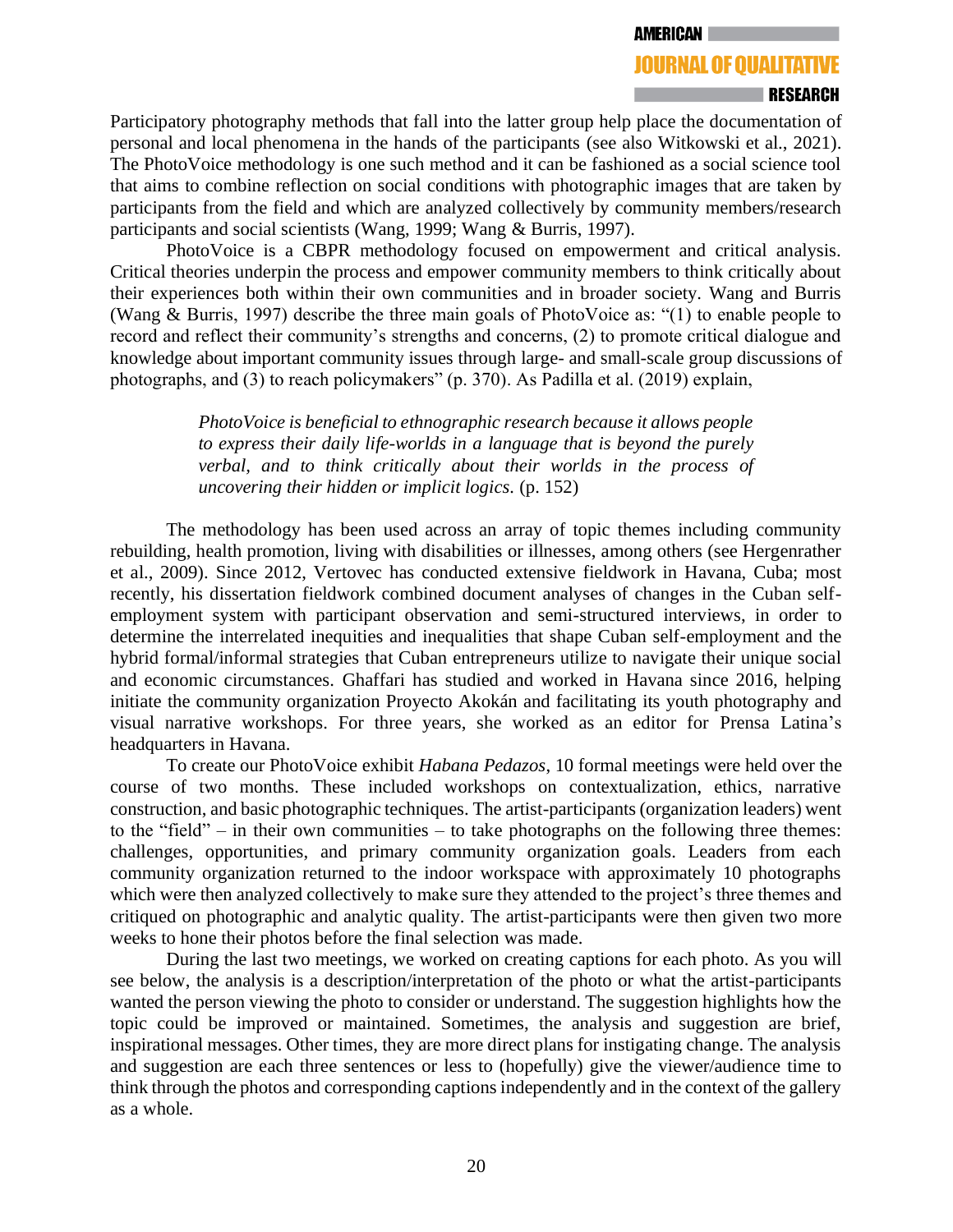On October 21, 2019, we hosted the first gallery exhibit at a centrally located, outdoor space of a participating community organization. Various areas of Havana and socioeconomic groups were represented by the organization leaders and community members present, diversifying exchanges among artist-participants and viewers. At the exhibition, we hid the photo captions, artist-participants' names, and community organization names under a flap of cardstock. Our intention was to let the audience consume the photo first, before contextualizing the image in the organization leaders' analyses. This strategy also discouraged bias, mitigating the influence of preconceived notions about the community organization or its associated spaces. Hiding the captions helped facilitate inclusive, meaningful discussion among the community members and the organization leaders, opening interpretation beyond the artist-participants' relative representation to the ways in which community members interpreted and responded to the photos. From an ethnographic standpoint, this helped document the tensions between the organization leaders and community members, opening new lines of inquiry beyond the ones that had been discovered through the production and discussion processes of the PhotoVoice workshops.

Admittedly, PhotoVoice is most often used as a needs assessment tool and to reach policy makers, as Wang and Burris (1997) describe in one of the seminal articles on the methodology (see Pauwels, 2015). For *Habana Pedazos*, however, the organization leaders were less interested in reaching policy makers and instead decided to have inter-community conversations about their opportunities and challenges and to illustrate the ways they could improve or maintain those narratives themselves. Based on informal conversations we had with some of the leaders, we concluded that the organization leaders were not as interested in taking this project to policy makers because Cubans, in general, are often disillusioned with the possibility that their voices can be heard politically<sup>3</sup>.

Throughout the PhotoVoice project, we did participant observation with all the community organizations. This entailed volunteering at each organization one day per week. We also conducted two interviews (at the beginning and end of the project) with one community leader from each organization  $(14$  interviews total)<sup>4</sup>. We took detailed notes of all the group meetings as well as conversations that arose before, during breaks, or after project meetings. We then uploaded all the data into NVivo qualitative data analysis software, where we did thematic coding to look for key themes in the data and then used "axial coding" to discover dominant patterns in the data

<sup>3</sup> Other authors have also made similar observations, noting how community activists and, more specifically, social entrepreneurs are often frustrated by Cuba's rigid political culture which has continuously brought into question whether public consultation or inclusivity could ever exist under Cuba's current centralized bureaucracy (see, e.g., Henken 2019; Betancourt and Sagebien 2013).

<sup>4</sup> This PhotoVoice project was conducted at the tail-end of a broader dissertation project that examined the interrelated inequities and inequalities that shape opportunities and challenges for Cuban entrepreneurs in Havana, and how those individuals conceptualize, rationalize, and draw upon local and global resources to navigate or influence their unique circumstances. The dissertation project combined document analyses of recent changes in Cuban self-employment (2017-2019) with participant observation and 40 ethnographic interviews with 35 self-employed business owners and six private sector employees (one of which was also a business owner). One goal of the dissertation project was to study entrepreneurship as an expanding formal/informal sector of the Cuban economy. Therefore, we used theoretical sampling (Strauss and Corbin, 1998) and systematic diversification – based on a matrix we developed – to gain access to a diverse range of entrepreneurs from different industries (e.g., beauty services, food and restaurant, IT services, educational services, artisanal) and intersecting subject positions in Cuba (i.e., race, gender, age, and geographic location). The theoretical sampling and subsequent critical analysis were done under a multiple case study logic (see Small, 2009), where each interviewee and observed participant were considered separate case studies in the broader political-economic environment. The interviews and participant observation conducted in the broader dissertation project were used to corroborate or to help identify key findings in this article.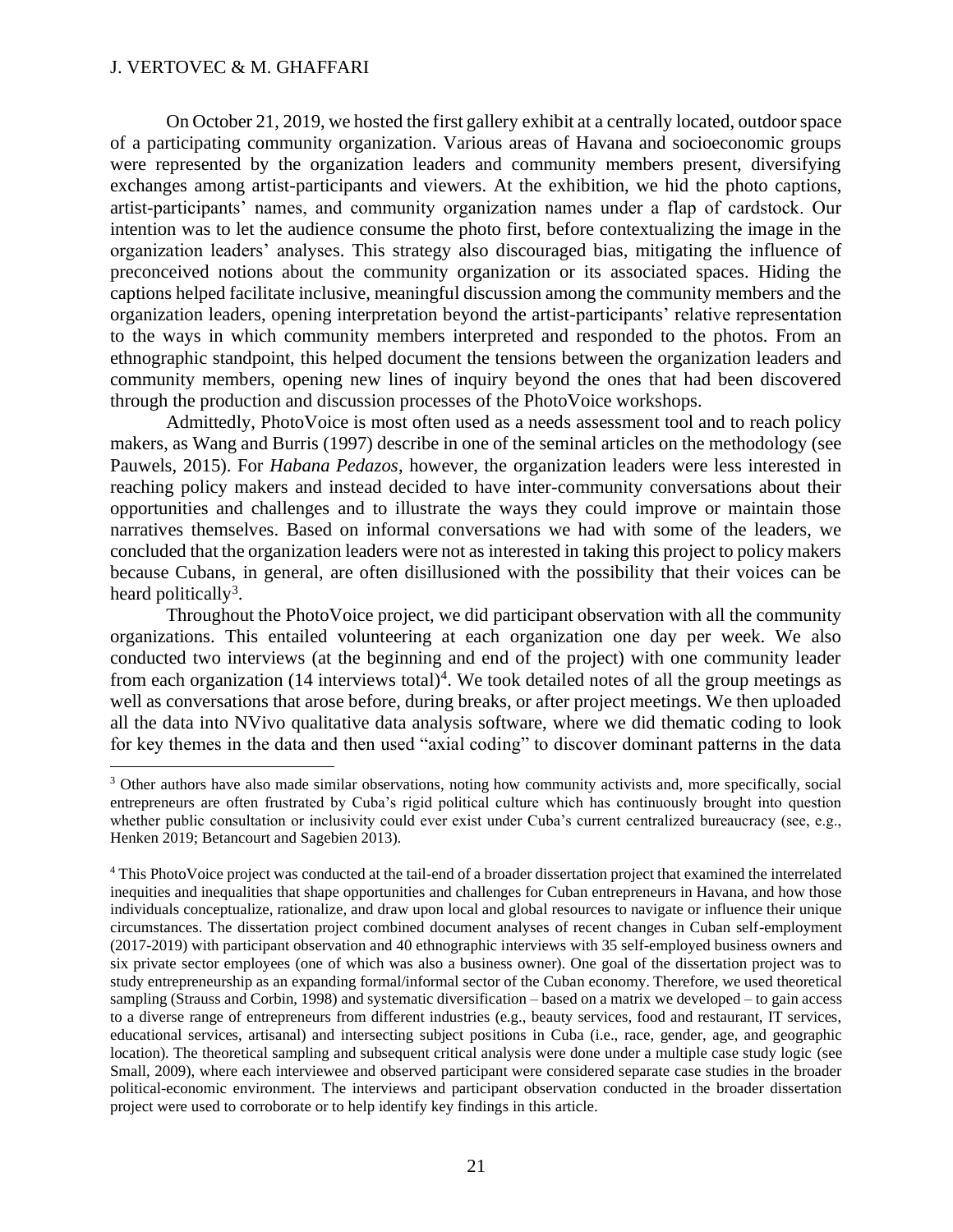AMERICAN

# **JOURNAL OF QUALITATIVE**

#### **RESEARCH**

(Saldaña, 2015). Altogether, this allowed us to scrutinize the intricacies of the PhotoVoice project's implementation/execution and identify or corroborate key findings described in this article.

Theories of intersectionality informed the project's focus on inequities and inequalities, emphasizing ethnographic analysis of broader social, political, and economic circumstances and the ways that intersecting inequities and inequalities give meaning to and, in that way, produce different axes of social difference. The PhotoVoice methodology also facilitated access to social settings that might be considered "hard-to-reach" or potentially impossible to observe ethnographically (Padilla et al., 2019). As foreign researchers, this was particularly useful because our presence had the potential to disrupt local dynamics.

A PhotoVoice project also attempts to combat the "extractionist" tendencies of social science research. Too often, social science researchers go to foreign communities, conduct their research, then leave to go publish in another country (often in another language) and earn incomes that are far higher than their "local" counterparts. One could argue that is exactly what we are doing here. At the very least, though, the PhotoVoice methodology (1) gives local communities additional ways to document their social experiences and, if the participants choose, to curate a formal gallery, (2) gives the local community a collaborative work of art to celebrate and to continue engaging with. Participatory methodologies also attempt to mitigate power imbalances either between the researcher and local communities or among local community members (see Enria, 2016). In these ways, a PhotoVoice project can help create an archive of contemporary issues that are created and decided upon by local actors, and which attempt to create non-hierarchical knowledge and messaging.

# *Habana Pedazos***: Inequities/Inequalities and More Specific Challenges, Opportunities, and Primary Community Organization Goals**

In this section, we first present the title photo from the *Habana Pedazos* gallery because it helps contextualize the reemergence of inequities and inequalities in Havana, Cuba. After this photo, we discuss one photo/caption from each of the project's main themes: challenges, opportunities, and primary goals of the different community organizations. Overall, this section illustrates how the photos and captions help interpret different inequities and inequalities in Havana, as well as the ways that organization leaders link individual experiences to their community organizations and the larger social conditions that frame them. For brevity, we include only the English translations of the Spanish captions written by the artist-participants. Titles are given in both languages.

# *Reemergent Inequalities*

In Figure 1, entitled "*Habana pedazos*" (Havana Pieces)– the namesake of the final PhotoVoice gallery – remnants of an unfinished structure frame the well-maintained, 14-story building that stands tall behind it. Together, the two buildings are metaphorical to the inequalities that have reemerged in Havana since the economic crisis of the 1990s. One building (read as one person, one neighborhood, etc.) is discarded or left to waste while the other building (another person, another neighborhood, etc.) is developed and maintained. In combination with the caption, the artist-participants also reveal the "dichotomy in official discourse" – or the incongruencies between government intentions and the real outcomes of recent economic transformations. Now, despite government rhetoric that holds the mitigation of inequalities as central to Cuban socialism, "one recognizes the existence of social classes [and] the source of privilege [e.g., international tourism and foreign remittances]" as contemporary trends across Havana.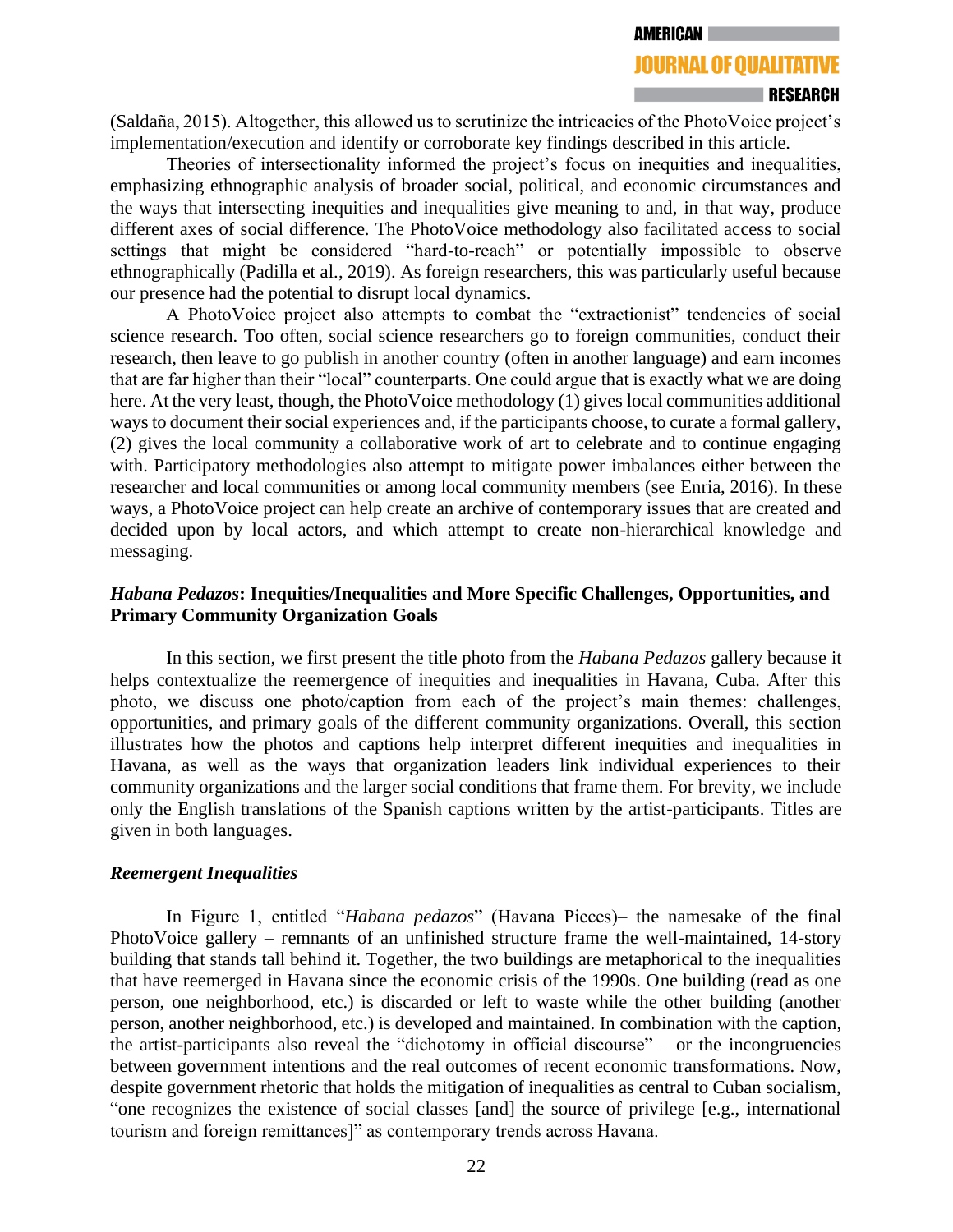# **Figure 1**

*Habana pedazos* [Havana Pieces]



**Analysis:** One recognizes the existence of social classes, the source of privileges and the dichotomy in official discourse. The two buildings represent social inequalities that exist in contemporary Havana. **Suggestion:** Promote neighborhood empowerment to achieve the possibility for self-management that permits us to design strategies for change inside the national collective project.

In their caption, the artist-participants also mention dichotomous political discourses of late. The government has helped solve many social problems, and they celebrate those achievements, but they also overlook current inequities that are now commonplace. In the suggestion, we learn how different neighborhoods have become so excluded from the broader plan that they are now looking for ways to manage their own problems. The benefits of tourism and other development projects have not reached many of them and now they must turn inward to create solutions. This perpetuates the inequalities as some Cubans have connections to remittances, tourism, or gainful self-employment while others do not.

In contemporary Cuba, patterns of intersecting inequities and inequalities determine the ability to generate sufficient income (see Vertovec, 2018). Often, Black/Afro-descendant Cubans are limited or even prevented from participating in the most gainful sources of hard currency that have emerged under civic and economic reforms, namely, the international tourism industry and foreign remittances (see Eckstein, 2010; Perry, 2015). While it may be legally prohibited to discriminate in any state sector, at least on paper, Black Cubans are often denied the best positions because they supposedly lack buena presencia (good appearance). These quotidian stigmatizations highlight the racist ideologies and stereotypes re-surfacing in Cuba (Cabezas, 2009; de la Fuente, 2001b). Black Cubans also have disproportionate access to material and financial remittances because the majority of Cubans living abroad are white and most often send to their social networks in Cuba – who are also overwhelmingly white (Clealand, 2017; Hansing & Hoffmann, 2020).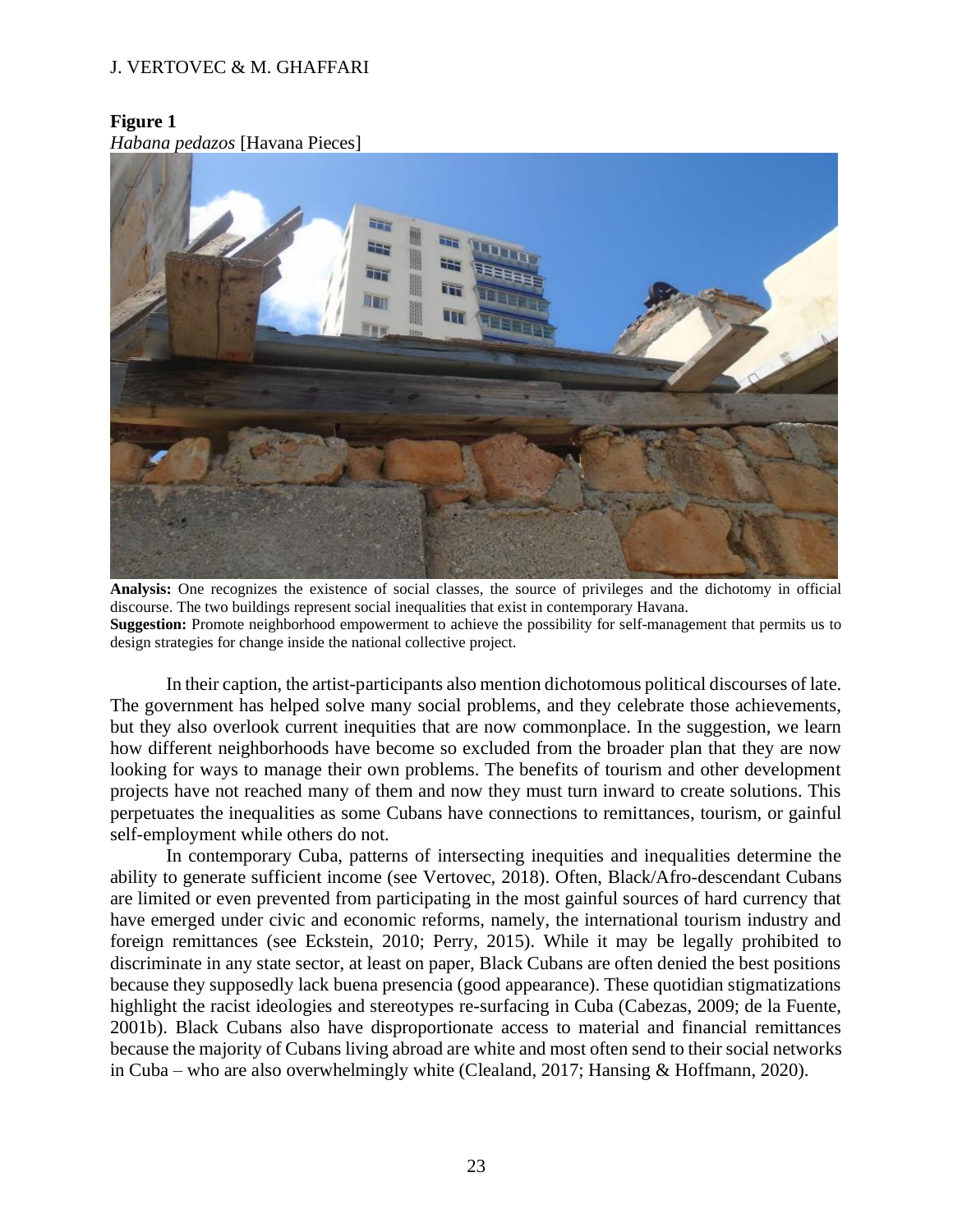#### **RESEARCH**

While the racialization of inequality in Cuba is undeniable and increasingly important, there are additional social differences that shape specific socioeconomic experiences. For example, older Cubans (60+) have found that private sector work can prove exhausting because of the long hours and a constant search for resources (Strug, 2017). This is important because the Cuban population is aging at a rapid rate, which is an effect of higher life expectancy, persistent low fertility, and high emigration rates (Díaz-Briquets  $2015$ <sup>5</sup>. The majority of older workers (60+) work for the state, with salaries that often do not cover the costs of basic needs (Brundenius & Torres Pérez, 2014). Social security pensions have lost significance because of rising food prices and limitations in the ration system, revealing how the state is abandoning this vulnerable group (Mesa-Lago  $\&$ Pérez-López, 2013)<sup>6</sup>. When older Cubans do open their own businesses, they often do so in smallscale operations like phone card sales or small-scale cafeterias because these operations are less physically demanding. However, attracting a consistent clientele stream can be difficult because of oversaturation in these specific types of businesses.

Location is another important factor shaping socioeconomic outcomes in Cuba. The increase in investments across Cuban industries has produced geographic inequalities, with certain areas developing while others are left behind (Mesa-Lago, 2002). Generally speaking, access to the tourism industry gives Cubans better opportunities to increase their personal incomes. Nevertheless, the condition of one's house or even the location it has within a building (e.g., not facing the street or being located on a high-up floor) can prohibit access to foreign clients even if it is located within a tourism zone. This intersects in important ways with racial disparities as Black Cubans often face significant challenges in accessing employment in the tourism industry because of racism (see de la Fuente 2001b), and especially if their homes are not in a good position to target foreign clients in their own venture.

For example, Figure 1 depicts the disparities that exist even within a tourism zone. The image was taken in the heart of Centro Habana, a neighborhood that receives some of the most foreign visitors in all of Cuba. And yet, the artist-participants who took the photo–and the community members they work with through their community organization–are mostly cut off from gainful opportunities because their buildings are in such terrible disrepair that it would be impossible to house a lucrative business; in many cases, they live on the inside of a large apartment building and therefore find it difficult to attract prospective customers/clients. When they go to the streets to discover sources of employment, they are often stereotyped as street hustlers or sex workers because they are mostly Black Cubans and they come from an area of the city that is stigmatized as a delinquency center (see Cabezas, 2009; Roland, 2011). Furthermore, Cuban regulations require Cubans to take out licenses for any would-be money-generating activity, most of which are severely restricted by different state policies (Ritter & Henken, 2015). When the artistparticipants of the photo say that they want to "promote neighborhood empowerment to achieve the possibility for self-management" it is because they realize the importance of simply having the chance for social mobility, in this case, the opportunity to create their own solutions. However, access to these chances in Cuba is greatly very disparate, now more than ever, and continues to be hindered by strict government policies and regulations.

<sup>&</sup>lt;sup>5</sup> Currently, Cubans over age 60 make up 20 percent of the population and will make up more than 30 percent by 2030 (Oficina Nacional de Estadísticas 2012).

<sup>6</sup> These circumstances have been exacerbated by the economic crisis brought on by the COVID-19 pandemic and the subsequent downturn in tourism and resource shortages.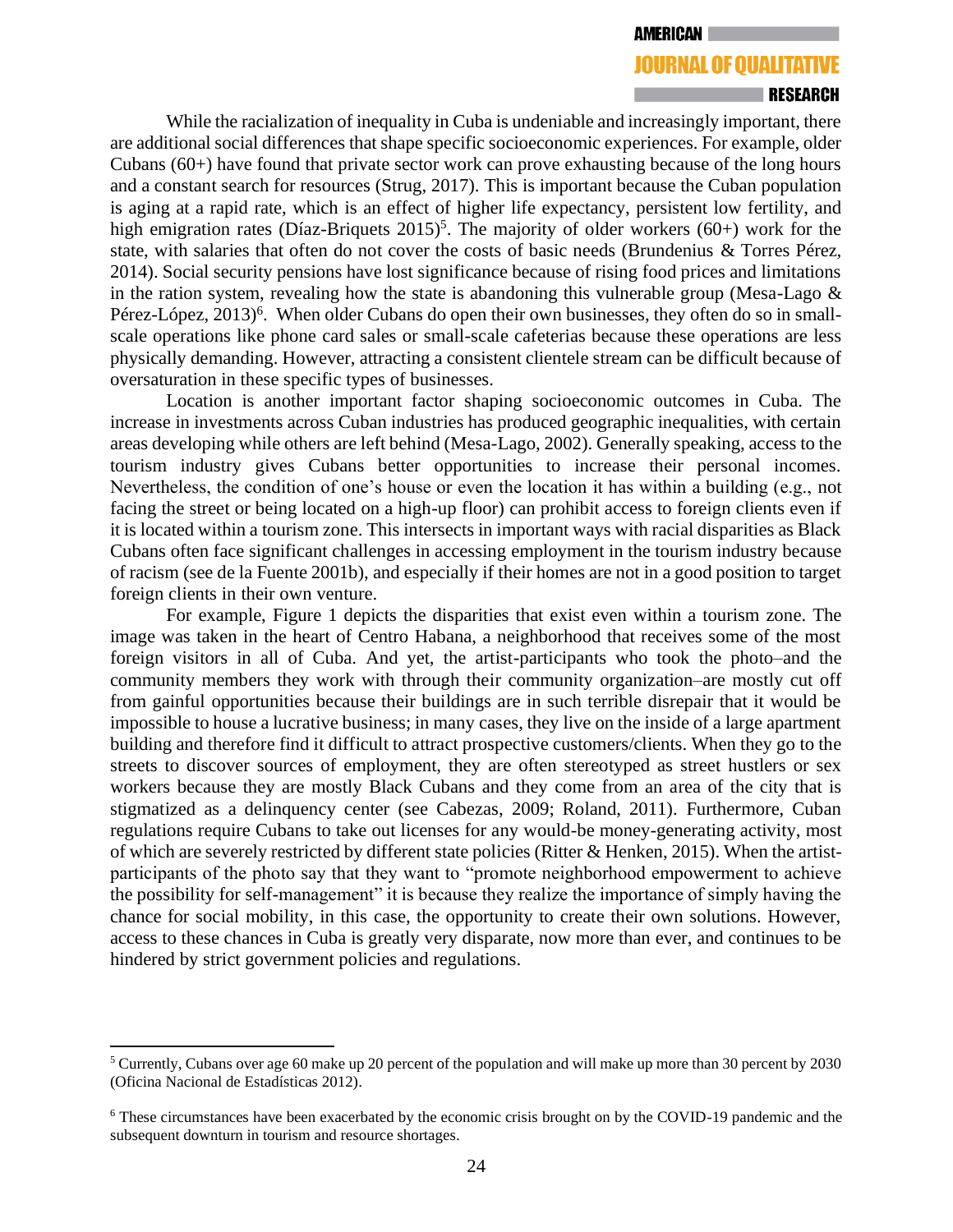## *Project Theme 1: Challenges*

There was a wide array of challenges presented throughout the final gallery. The photos/captions touched on a range of topics from the fight against time to alcoholism to different forms of disillusionment. From our observations, disillusionment was one of the most hindering challenges in terms of a community organization's effectiveness or success. One of the most captivating illustrations of disillusionment is "En el borde del camino hay una silla" (On the Edge of the Path There is a Chair) (Figure 2).

## **Figure 2**

*En el borde del camino hay una silla* [On the Edge of the Path There is a Chair]



**Analysis:** The options of life in our neighborhood oscillate between violence as a relational discourse and emigration as a solution.

**Suggestion:** Build new paths of economic management with Cubans as protagonists.

This photo shows a young man looking out of a dilapidated building towards people walking along the Malecón, a seawall that borders Havana. The ocean's unbounded horizon line offsets the layers of a cage-like structure that the subject, artist-participant and therefore, also the viewer, are positioned within. This is the same place that thousands of Cubans fled Cuba with handmade rafts during the Cuban rafter crisis in 1994. The caption conceptualizes the subject of the photo as someone considering emigration to pursue the opportunities that lie outside his country. The flash, composition, and point of view makes viewer feel enclosed / trapped along with subject.

The title of Figure 2 refers to a song by the famed Cuban singer-songwriter and prorevolutionary Silvio Rodriguez. The song – "Historia de las sillas" (Story of the Chairs) – promotes advancing one's ideas and dreams even if there are obstacles in the way. The chair on the edge of the road is a metaphor for the temptations in life that urge you to stop and take a break. It is normal for young Cuban people in Havana to talk about how much easier it would be in another country. The artist-participants suggest building new economic opportunities in Cuba, with Cubans as the main protagonists. However, what is not clear is that this is also a commentary on contemporary inequities in Cuba.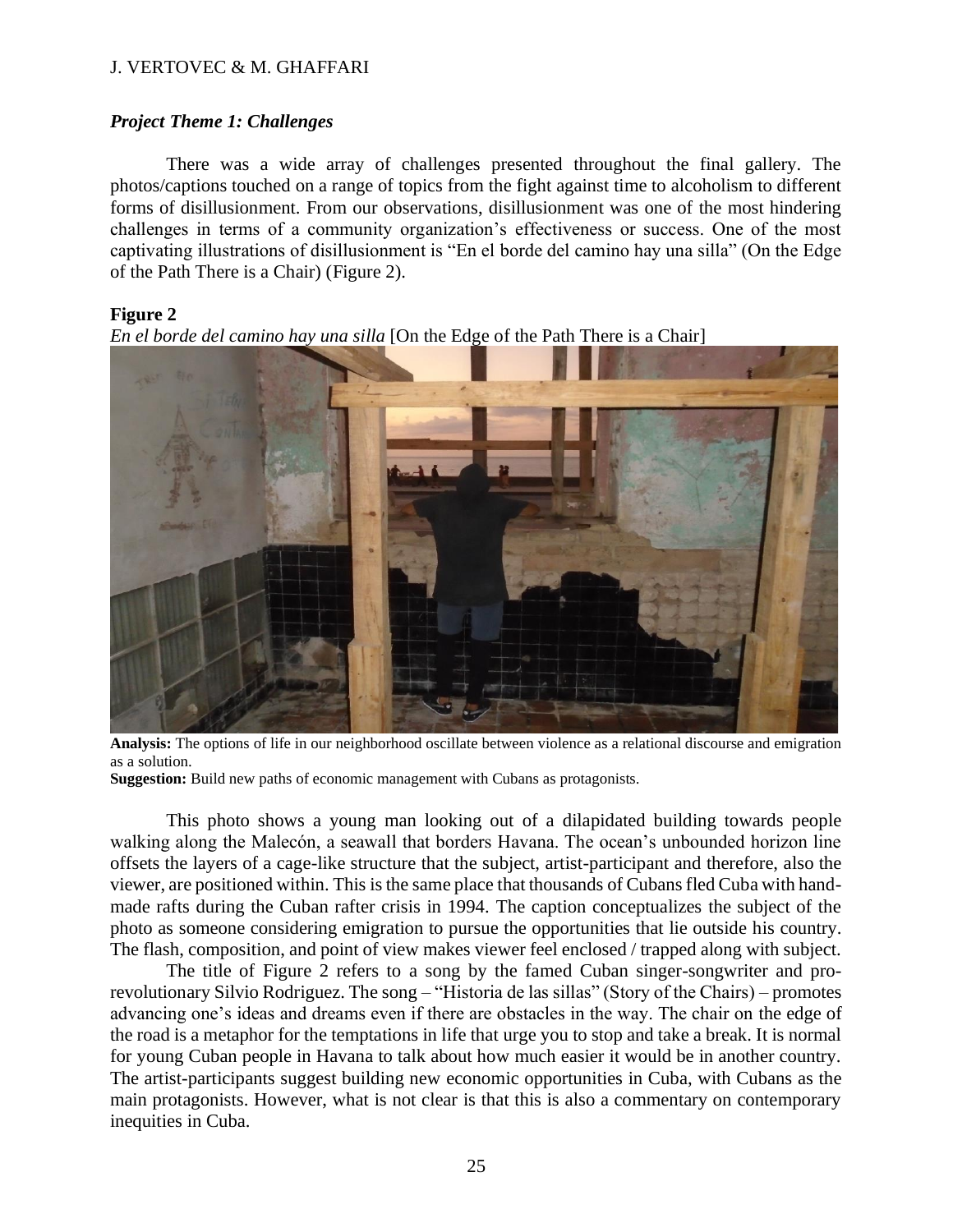#### **AMERICAN**

# **JOURNAL OF QUALITATIVE**

### **RESEARCH**

The young man looking out at freely roaming subjects in the background could also represent friends or family who have emigrated. This perspective signifies a very important difference between many Cubans: those who have foreign connections and those who do not. For many, the existence of a family member abroad can mean an incredible difference in quality of life because of better access to material or financial remittances. Cubans who receive remittances have an easier time securing important resources for their home, and often have better opportunities to start their own businesses and be more (economically) self-sufficient in the future.

For community organizations, global connections are just as crucial. Some organizations receive support from families and friends abroad or foreign donors. Others lament that they need more tourists to visit their space, or that they wish for an outside donor. In the latter groups' minds, if they just had those things, they think, their community organizations could prosper.

### *Project Theme 2: Opportunities*

Opportunities are often a question of how you interpret them. In Figure 3, the emergence of the metal sculpture from a messy pile of nuts alludes to how organization leaders interpret their opportunities. The artist-participants of this photo/caption work with children, adolescents, and young adults with developmental disabilities. For all intents and purposes, this would be considered a challenge for most organizations around the world. For these organization leaders, though, it allows them to effect positive social change in their community.

The community organization consists of several artists who train young people at a local school for special needs in different forms of art: mostly papier-mâché, painting, and clay work. In Cuba, when a person with developmental disabilities turns 18, they usually have nowhere to go. There is no room for them in the school system and it is unlikely they will be hired in either the public or private sectors. Their families become solely responsible for them and this familial burden serves to deepen the stigma people with developmental disabilities face. This also further marginalizes them even in their home settings. For this community organization, their goal is to help these individuals learn new trades and, hopefully, help provide for their families. As the photo's suggestion explains: "Search for people who feel abandoned or forgotten and transform them into feeling useful and direct them."

Additionally, this community organization's neighborhood is predominately Black and located outside the tourism zones of Havana. The neighborhood is dominated by poor housing conditions and rampant unemployment. Most of the neighborhood's residents earn their incomes from the black market. Whenever possible, the leaders of this community organization employ community members to help with events or to develop and maintain the organization's workspace – an old dilapidated building that has been unused since the 1990s.

Like many other predominately Black neighborhoods in Havana, this neighborhood is stigmatized, discriminated against, and imagined as a space of crime and delinquency. This is a sequel of colonial-era racial discourse which fashioned Black people as hyperviolent or simply socially deviant (de la Fuente, 2001a). The leaders of this community organization are trying to change the image of their community and its members by linking them to their organization. During one of our PhotoVoice meetings, we asked one of the leaders to elaborate on the suggestion they provided. He said: "you know, it is not just the kids we are working with, it is also the people who live in our neighborhood. They feel abandoned, they feel forgotten, and we are trying to help them feel useful, like they mean something to our neighborhood again."

Nevertheless, we should note that the organization leaders in this example are both older white men. Their use of the phrase: "unrefined nature" is concerning because it has the potential to suggest, as is so often been the case in (post-)colonial spaces like Cuba, that white equals refined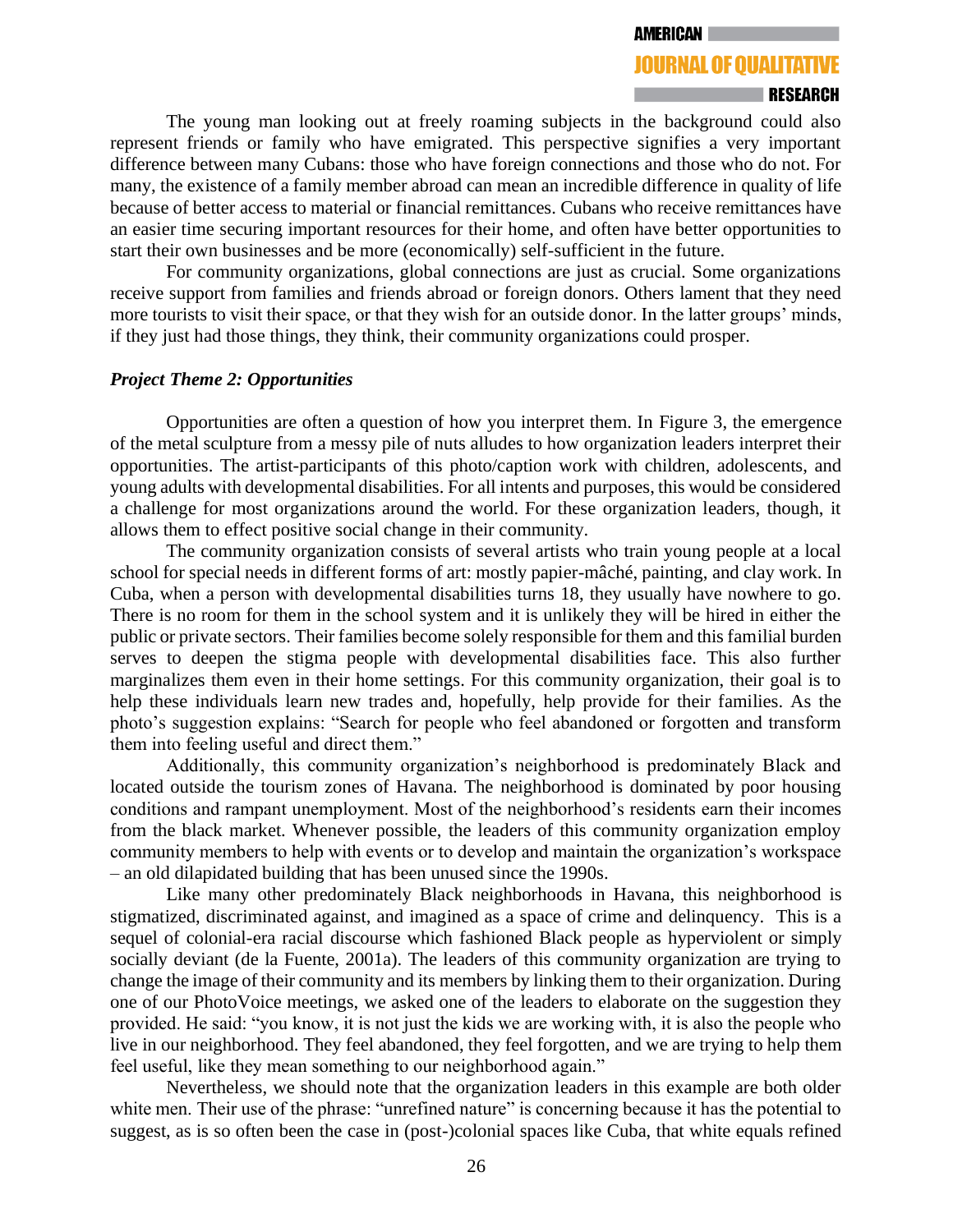and anything else is unrefined and worthy of change or  $-$  as they say in the suggestion  $-$  direction (see, also, Barrow, 1996). While we do not believe this phrase is maliciously intended, it may reveal how these sorts of colonial power dynamics may continue to seep into quotidian realities and shape individual worldviews across the racial, gendered, and aged spectrums.

# **Figure 3**

*Mecamorfosis* [Mecamorphosis]



**Analysis:** It is the transformation of the obsolete into a work of art. Despite the unrefined nature of the material, it can be changed.

**Suggestion:** The search for people who feel abandoned or forgotten and transform them into feeling useful and direct them.

# *Project Theme 3: Primary Goals of the Community Organization*

Overall, the community leaders found it useful to use our PhotoVoice project as a means to refine or work on better communicating their community organizations' main goals or objectives. Figure 4 is an excellent submission for this theme. It is powerful because of its simplicity. The photo shows the moon alone in the sky, without any stars helping to illuminate it. As the analysis says, "We want to be, in this society that is in darkness, submerged in conflicts and problems, a light that illuminates with solutions."

Some neighborhoods are stigmatized as black holes. They are described as zones of delinquency and therefore often lack investment or development projects. This also means they lack quality infrastructure, making them even harder to live in and perpetuating their residents' desperation. Figure 4 comes from such a community. It is akin to Figure 3's community, but it lies in Havana's periphery. There is only one bus that passes through the neighborhood. That bus takes over an hour to get to Havana's center. It is also infrequent, meaning people cannot rely on it if they want to work in more lucrative areas like tourism zones or the central business district. Instead, residents of this community must use what they have readily available, which is not much. Since social welfare has all but disappeared, this means that many residents must also use the black market to survive. This exacerbates stereotypes of this community.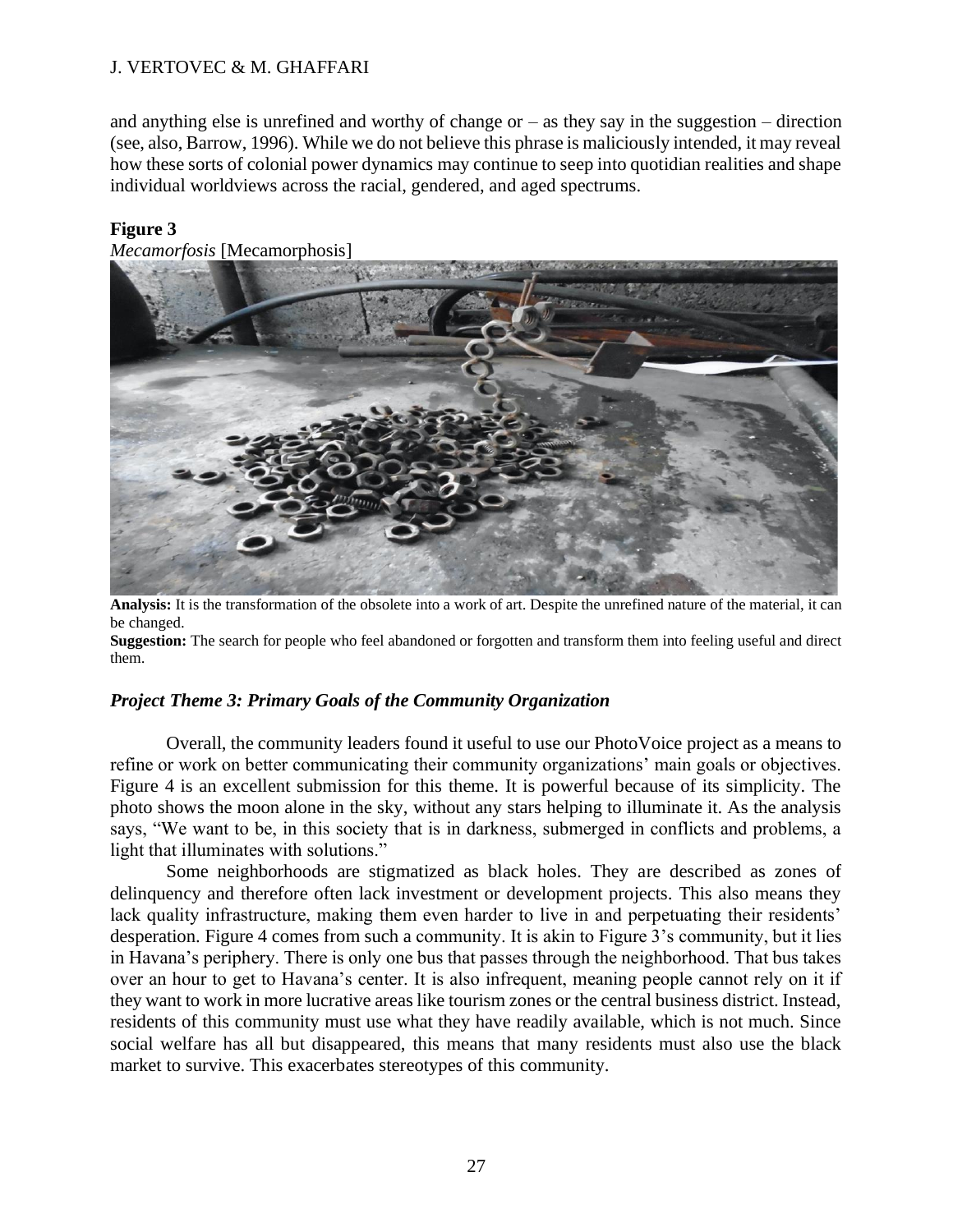**Figure 4** *Una luz en la oscuridad* [A Light in the Darkness]



**Analysis:** We want to be, in this society that is in darkness, submerged in conflicts and problems, a light that illuminates with solutions.

**Suggestion:** Turn on a light and let it shine.

We observed that even the community members participated in a sort of auto-stigmatization of their community, explaining that their society (read: community) is in darkness, "submerged in conflicts and problems." This demonstrates their potential pessimism and, furthermore, saying that they "want to be… a light that illuminates…," instead of "we are… that light," could be a passive illustration of the power that these sorts of stereotypes and (auto-)stigmas have. They play such a fundamental role in the imaginations of most Havana residents today. Indeed, this community organization has been around for over 15 years and during our frequent conversations with their leaders they were still hesitant to say they are making a difference.

# **Facilitating** *Habana Pedazos***: Discoveries and Corroborations**

The photos and captions that the organization leaders created are ethnographically valuable, no doubt. However, observing the intricacies of the PhotoVoice project's execution also reveals some important considerations regarding the inequities and inequalities that exist in Havana today. This section analyzes the implementation process of the PhotoVoice project and the benefits it provides to broader ethnographic research.

Figure 5, entitled "Haciendo caminos" (making pathways), has a critical message and is a valuable point of departure for this point in our discussion. The photo and its analysis pertain to initiating a task. The leaders wrote, "To start building a road you must start with the first stone."

We first saw this photo relatively early in the *Habana Pedazos* project. Quickly, it prompted us to consider the factors that influence the initiation and maintenance of community organizations and more specific social projects. We asked: who was able to take the first step, and why? Were there certain factors that hindered or helped that first step and future steps? We addressed these questions through observations we made as we undertook the PhotoVoice project.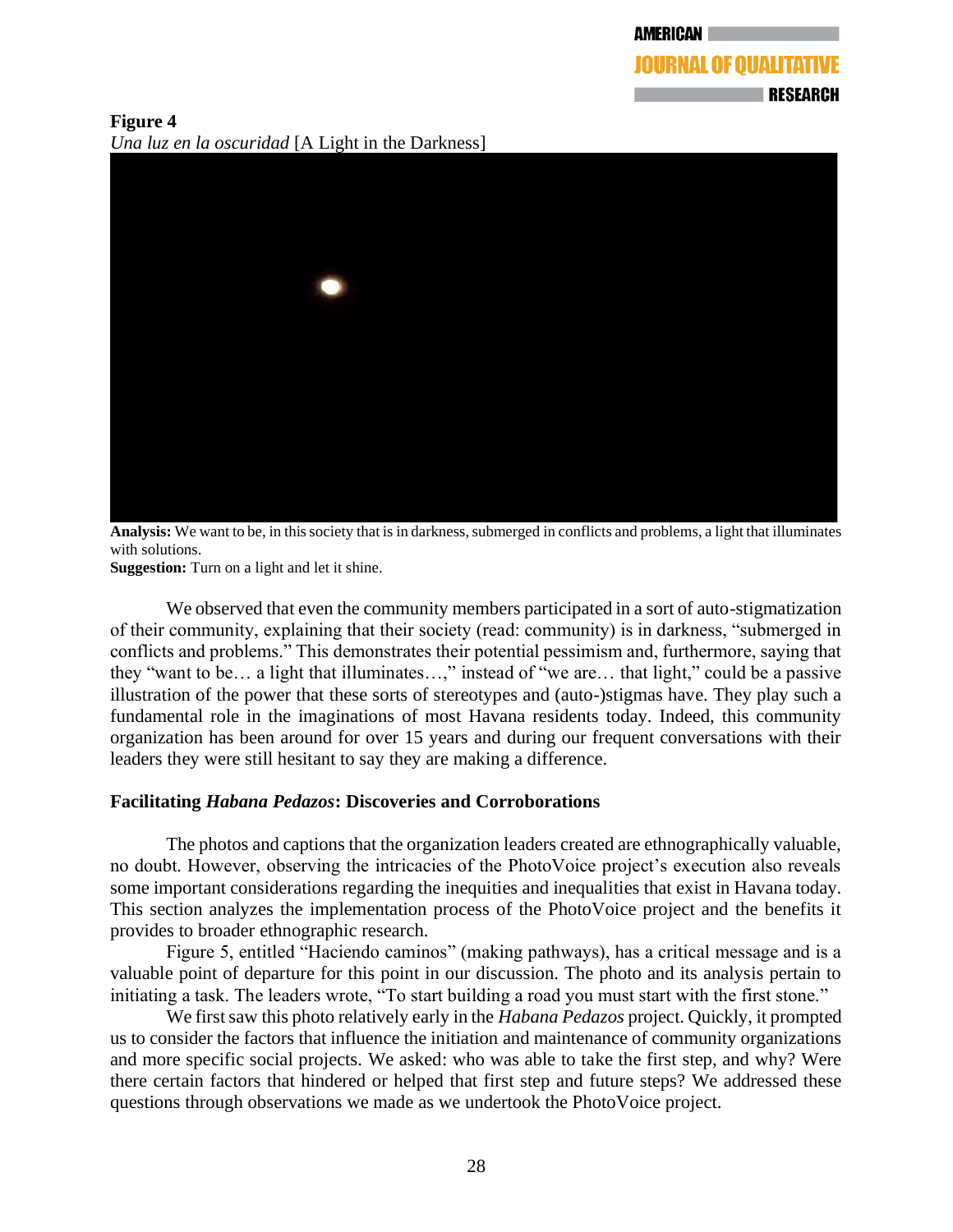# **Figure 5**

*Haciendo caminos* [Making Pathways]



**Analysis:** To start building a road you must start with the first stone. The Procession of the Cabildo Nuestra Señora de Regla, based on the rehabilitation of the Regla Cabildo tradition, considered the maximum expression of religious syncretism in Cuba, has been the first step to join the religious community of the territory.

**Suggestion:** Stick together with all the temple houses of Regla to achieve greater social recognition, thinking from the collective in the search for solutions to the problems of everyday life.

From the start of the PhotoVoice project, there were apparent inequities and inequalities. Our first meeting took place on September 14, 2019, just a few days after public transportation was cut by 80 percent because of gasoline shortages. The day before our first meeting, we called each artist-participant to make sure they could participate. All of them said yes, though a few expressed the difficulties they would face in getting to the meeting site. At the first meeting, everyone made it on time. Later, however, we learned that some of the participants came in their own private cars – meaning they got there in 15-20 minutes – while others endured a nearly five-hour journey, each way.

A car in Cuba is a very powerful indicator of privilege. Owning a car means that you have either had one handed down from another family member – indicating a higher-class level across generations – or you have some access to financial aid that is extraordinary. A car in Cuba costs upwards of \$20,000 USD. Oftentimes, that means paying the equivalent of more than 47 years' worth of work – at the national average salary of \$35 USD per month – for a used car that would probably be sold for scrap metal in another country. Knowing this, we privately asked each of the car owners how they came to own their cars. For one, it was handed down to them by their father. For the others, they had family abroad who helped them buy the car.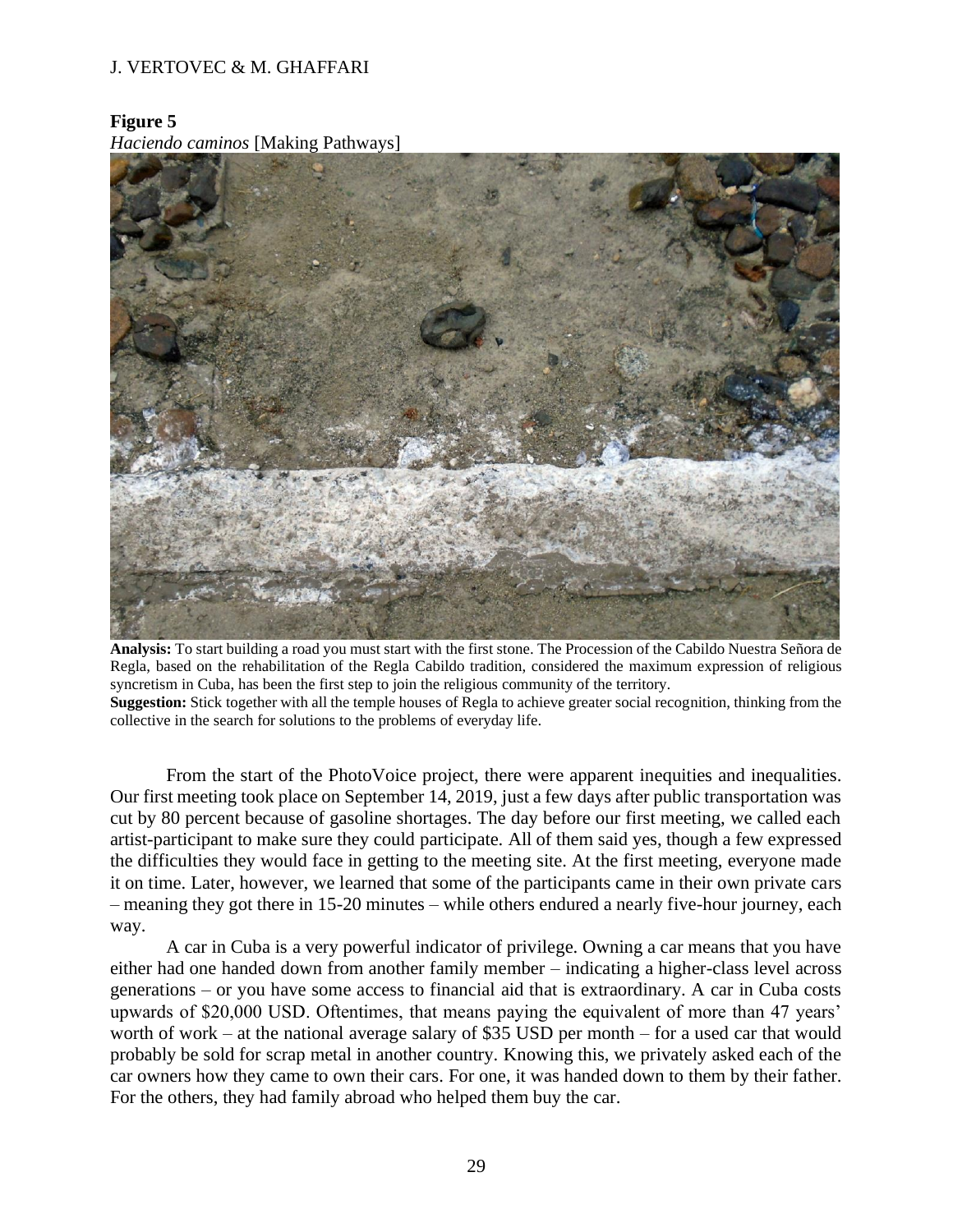#### RESEARCH

Another inequity that became apparent during *Habana Pedazos* was who could commit more time to complete their responsibilities within the project. For some of the participants, there was no problem in making it to every meeting and reaching all the deadlines agreed upon before the project began. For some, though, there were some difficulties.

In Cuba, like many other Latin American and Caribbean countries, women are often required to work a second or even a third shift (see Barrow, 1996; Freeman, 2000; Safa, 1995). This means that they are often responsible for helping provide an income for their household while also handling all the domestic responsibilities like cooking, cleaning, and childcare. For one artistparticipant, these domestic responsibilities hindered the completion of her PhotoVoice responsibilities. On one occasion, she told us she would not be able to make the meeting because her daughter was sick, and her husband was unavailable to care for the child. At another meeting, she had to leave early to take her daughter to buy school supplies – something she was unable to accomplish another day because of her regular employment. While we were able to make up these meetings later, and her photos/captions were still included in the final gallery, it did corroborate the gender inequities that other social scientists have discussed across the Caribbean (see Barrow, 1996; Freeman, 2000; Safa, 1995).

For the male counterparts in the group, there were much fewer issues. For example, one of the participants was a 40-year-old single father of a two-year-old daughter. Every time we had a meeting, he simply left the daughter with his ex-wife or some other relative. It is to say, his domestic responsibilities were much less likely to get in the way of his aspirations and his exwife/family had no problem taking care of the child when he had other things come up. Indeed, most organization leaders – both within this PhotoVoice project as well as in our broader experiences in Havana – are men. Of course, this also has to do with the patriarchy that exists in Cuba, like elsewhere, but is nonetheless exacerbated by social norms regarding gendered responsibilities.

A final inequity–though surely there are many more–has to do with technological knowhow. Simply put, not all people have the same technological experience/expertise. We first observed this discrepancy when the participants started practicing with the cameras. For most, there were relatively few issues. For a few older people, however, there were problems in finding basic components like the on/off button or the charger input holes. This describes an aged inequity that, generally speaking, predisposes older people to difficulties with mastering technological advancements. For running a community organization, this can mean unequal possibilities for promotional success, leading to less notoriety from potential constituents or donors, or fewer possibilities to draw on technologies to innovate problem solutions.

These are all problems, inequities, and inequalities that this group of organization leaders is now trying to address through La Red de Proyectos Comunitarios. One of the powerful outcomes of this PhotoVoice project was solidifying their commitment to helping one another in their personal neighborhood goals as well as more collective aspirations for positive social change. As the suggestion in **figure 5** says, "align and stick together to achieve greater social recognition, thinking from the collective in the search for solutions to the problems of everyday life."

## **Conclusion: Deepening Critical Analyses through the Facilitation of a CBPR Methodology**

PhotoVoice allowed us to critically analyze the biggest problems, as well as opportunities, facing a diverse group of communities in Havana. Beyond the conclusions and outcomes described in this article, this CBPR also helped us manage a geographic barrier that would have normally been impossible to overcome. The 10 workshops and field work in between allowed us to conduct deeper critical research in all these spaces at once. The participants interacted regularly with one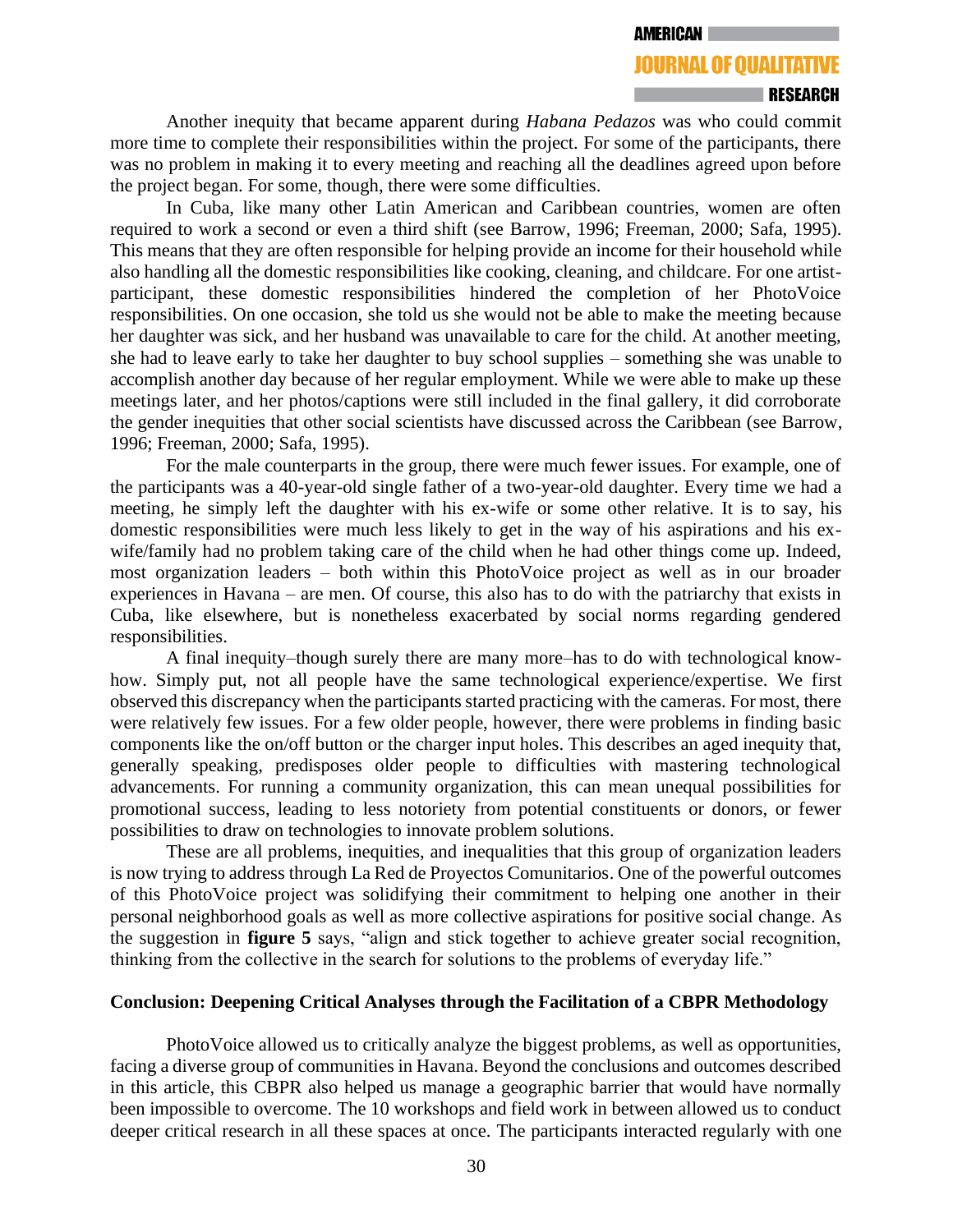another; realizing the usefulness of their different positionalities and searching for ways to apply their unique understandings and expertise to solving different problems collaboratively. Furthermore, the execution of the project  $-$  i.e., getting to meetings, participating, taking photos and constructing narratives, curating the final gallery, etc. – allowed us to analyze different experiences from individual perspectives. It helped the network of community organizations form a stronger cohesion and allowed each participant to evaluate something shared from a diversity of subject positions.

Throughout this article, we have triangulated the photos and their analyses with participant observations of the execution processes of the *Habana Pedazos* PhotoVoice project. What we found is that critical analysis of the steps it takes to carry out a PhotoVoice project – what may seem minutiae with regards to the project as a whole – are pivotal details that can open new lines of inquiry as well as corroborate previous and ongoing observations/analyses. The experience illuminated the importance of the process in and of itself, as well as the ways that the process influences the evaluation of the product. Specific to the Cuban context, the dynamics of carrying out a PhotoVoice project in this specific moment in Havana reveals sharp socioeconomic inequalities having to do with broader structural conditions like access inequities for each community organization's financial, cultural, or environmental sustainability in addition to other pertinent circumstances like public transportation inequalities or gendered, racial, or aged disparities. While the final PhotoVoice gallery provides a powerful visual analysis tool, its implementation is also apt in its ability to evoke "silenced visuals" of socioeconomic inequalities as well as capture the "invisible voices" of marginalized communities.

In any CBPR methodology, the process may be equally revealing as the end-product. For a PhotoVoice project, it proves interesting to ask: what is happening before and after the shots? How are the participants in the project negotiating their choices – including how to arrive to the meetings, what sorts of questions to ask during the meetings, or what questions they chose not to  $ask - as$ well as the inner-group collaborations that form during or after the project takes place.

For the study of inequities and inequalities, focusing not only on the photos and their analyses but also on the nuances and intricacies of the implementation process of a PhotoVoice project provides more ethnographic depth. These sorts of observations take place between the lines and require an air of optimism. For example, discovering the technological inequalities within the *Habana Pedazos* group illustrated that what can be a challenge or a drawback in most photography projects became a moment of critical analysis. So, what we mean about maintaining optimism is that instead of simply looking at challenges as frustrating barriers to success, we suggest looking at them as ethnographic opportunities to understand the socio-cultural dynamics that surround the project.

## **References**

Barrow, C. (1996). *Family in the Caribbean: Themes and perspectives*. Ian Randle Publishers.

- Betancourt, R., & Sagebien, J. (2013). Para un crecimiento inclusivo: Empresas no estatales responsables en Cuba [Towards inclusive growth: Responsible non-state companies in Cuba]. *Temas*, *75*, 58-65.
- Brundenius, C., & Torres Pérez, R. (Eds.) (2014). *No more free lunch: Reflections on the Cuban economic reform process and challenges for transformation*. Springer. https://doi.org/10.1007/978-3-319-00918-6\_9
- Cabezas, A. (2009). *Economies of desire: Sex and tourism in Cuba and the Dominican Republic*. Temple University Press.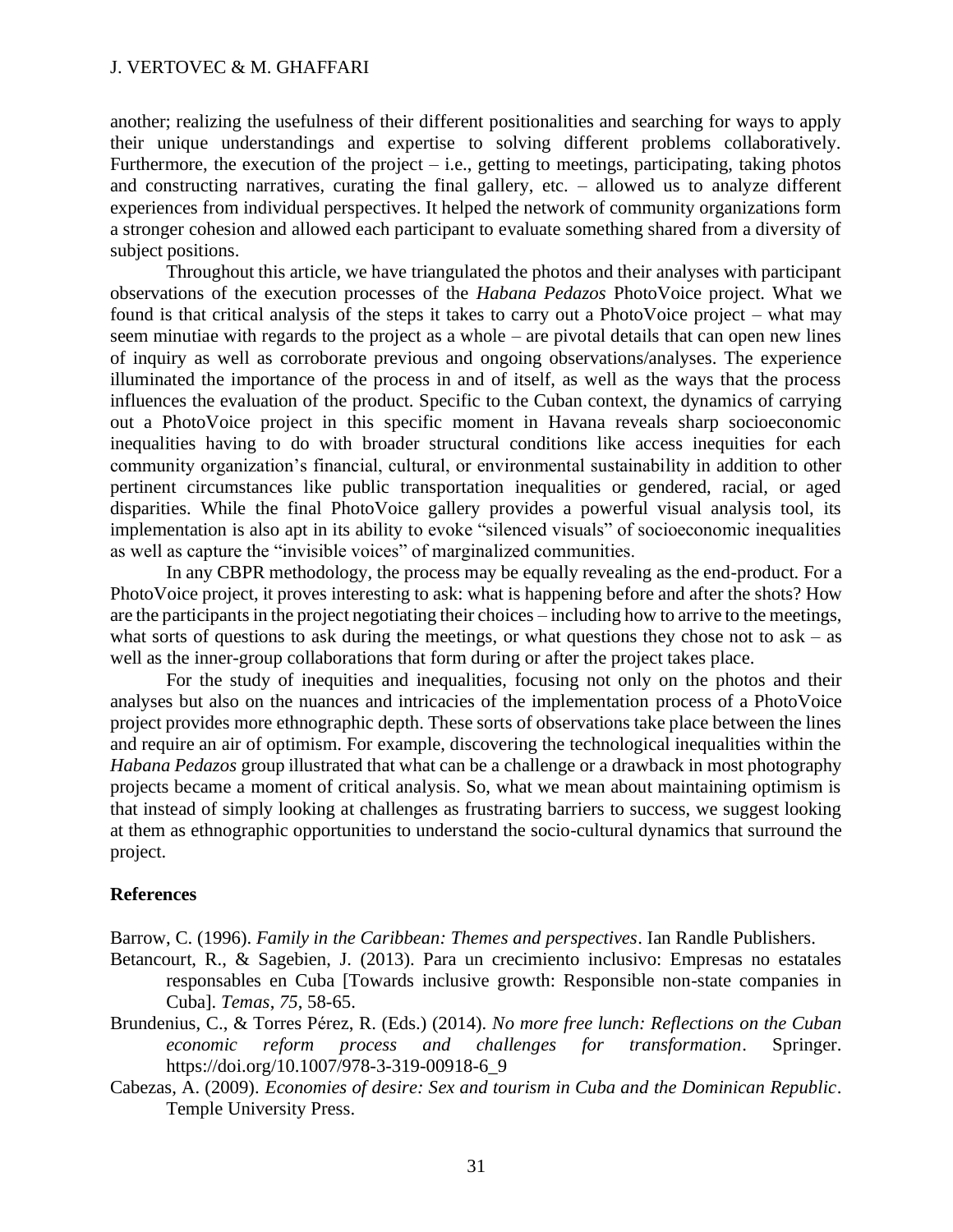- Clealand, D. P. (2017). *The power of race in Cuba: Racial ideology and Black consciousness during the revolution*. Oxford University Press.
- de la Fuente, A. (2001a). *A nation for all: Race, inequality, and politics in twentieth-century Cuba*. University of North Carolina Press.
- de la Fuente, A. (2001b). Recreating racism: Race and discrimination in Cuba's "special period." *Socialism and Democracy, 15*(1), 65–91. https://doi.org/10.1080/08854300108428278
- Eckstein, S. (2010). Remittances and their unintended consequences in Cuba. *World Development*  38(7). Elsevier. https://doi.org/10.1016/j.worlddev.2009.12.006
- Enria, L. (2016). Co-producing knowledge through participatory theatre: Reflections on ethnography, empathy and power. *Qualitative Research, 16*(3), 319–329. https://doi.org/10.1177/1468794115615387
- Espina Prieto, M. (2013). La política social cubana para el manejo de la desigualdad. *Cuban Studies, 41*, 20–38. https://doi.org/10.1353/cub.2010.0007
- Freeman, C. (2000). *High tech and high heels in the global economy: Women, work, and pinkcollar identities in the Caribbean*. Duke University Press.
- Hansing, K., & Hoffmann, B. (2020). When racial inequalities return: Assessing the restratification of Cuban society. *Latin American Politics and Society, 62*(2), 29–52. https://doi.org/10.1017/lap.2019.59
- Henken, T. (2019). Between the 'party line' and the 'bottom line': El Proyecto Artecorte and the virtuous circle of entrepreneurial solidarity in one Old Havana neighborhood. In M. J. Kelly, E. Moreno, & R. C. Witmer II (Eds.), *The Cuba-U.S. bilateral relationship: New pathways and policy choices* (pp. 117-154). Oxford University Press.
- Hergenrather, K. C., Rhodes, S. D., & Cowan, C. (2009). Photovoice as community-based participatory research: A qualitative review. *American Journal of Health Behavior, 33*(6), 686–698. https://doi.org/10.5993/AJHB.33.6.6
- Krieg, B., & Roberts, L. (2007). Photovoice: Insights into marginalisation through a 'community lens' in Saskatchewan, Canada. In S. Kindon, R. Pain, & M. Kesby (Eds.), *Participatory action research approaches and methods* (pp. 150–159). Routledge.
- Mesa-Lago, C. (2002). *Las crecientes disparidades económicas y sociales en Cuba: Impacto y recomendaciones para el cambio [The growing economic and social disparities in Cuba: Impacts and recommendations for change]*. Cuba Transition Project, Institute for Cuban & Cuban-American Studies. University of Miami. https://pdf.usaid.gov/pdf\_docs/PBAAB661.pdf
- Mesa-Lago, C., & Pérez-López, J. F. (2013). *Cuba under Raúl Castro: Assessing the reforms*. Lynne Rienner Publishers.
- Oficina Nacional de Estadísticas de Cuba (2012) *Proyecciones de la Población de la República de Cuba 2010-2030*. Available at: http://www.one.cu/publicaciones/cepde/proyeccion\_2010\_2030/Proyeciones de Poblacion 2010\_2030.pdf.
- Padilla M, Matiz-Reyes A, Colón-Burgos JF, et al. (2019) Adaptation of PhotoVoice methodology to promote policy dialog among street-based drug users in Santo Domingo, Dominican Republic. *Arts and Health* 11(2). Taylor & Francis: 147–162. DOI: 10.1080/17533015.2018.1444647.
- Pauwels, L. (2011). An integrated conceptual framework for visual social research. In E. Margolis & L. Pauwels (Eds.), *The SAGE handbook of visual research methods* (pp. 3–23). SAGE Publications.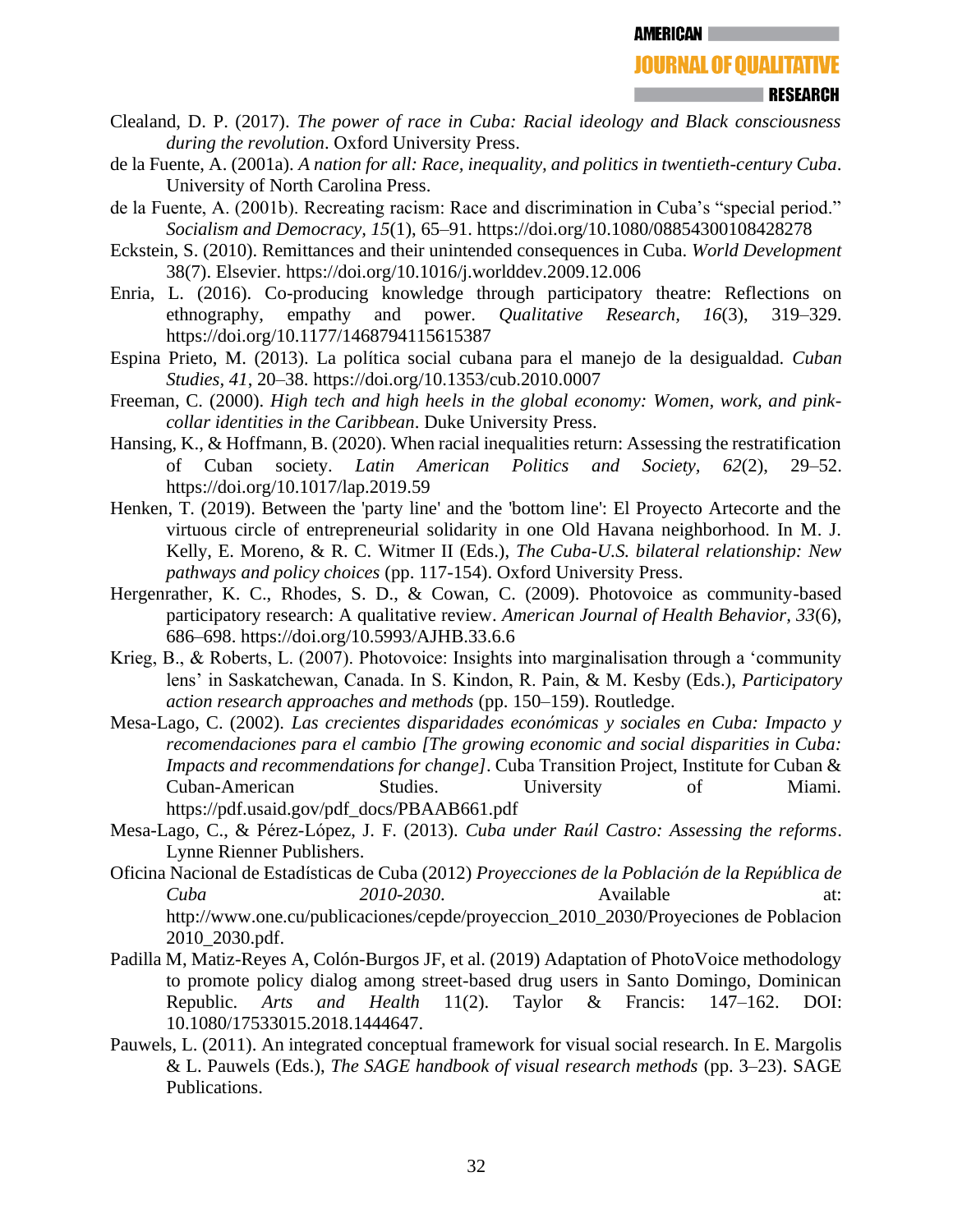- Pauwels, L. (2015). 'Participatory' visual research revisited: A critical-constructive assessment of methodological and social activist tenets. *Ethnography, 16*(1), 95–117. https://doi.org/10.1177/1466138113505023
- Perry, M. D. (2015). *Negro soy yo [I am Black]: Hip hop and raced citizenship in neoliberal Cuba*. Duke University Press.
- Ritter, A., & Henken, T. (2015). *Entrepreneurial Cuba: The changing policy landscape*. Lynne Rienner Publishers.
- Roland, L. K. (2011). *Cuban color in tourism and la lucha: An ethnography of racial meanings*. Oxford University Press.
- Safa, H. I. (1995). *The myth of the male breadwinner: Women and industrialization in the Caribbean*. Westview, Inc.
- Saldaña, J. (2015). *The coding manual for qualitative researchers*. SAGE Publications.
- Small, M. L. (2009). "How many cases do I need?": On science and the logic of case selection in field-based research. *Ethnography, 10*(1), 5–38. https://doi.org/10.1177/1466138108099586
- Strauss, A., & Corbin, J. (1998). *Basics of qualitative research: Techniques and procedures for developing grounded theory*. SAGE Publications.
- Strug, D. L. (2017). The impact of Cuban economic reform on older persons. *Journal of Cross-Cultural Gerontology, 32*(1), 1-16. https://doi.org.10.1007/s10823-016-9308-y
- Vertovec J (2018) Utilizing Intersectionality to Analyze Social Diversity in Cuban Self-Employment. In: *In Annual Proceedings (Vol. 28)*, Miami, FL, 2018. The Association for the Study of the Cuban Economy.
- Vertovec J (2020) Collaborative problem-solving through PhotoVoice: Helping community organizations move from network building to action in Havana, Cuba. *Tracce Urbane 8*, 159-179. [https://doi.org/10.13133/2532-6562\\_4.8.17044.](https://doi.org/10.13133/2532-6562_4.8.17044)
- Wang, C. C. (1999). Photovoice: A participatory action research strategy applied to women's health. *Journal of Women's Health, 8*(2), 185–192.
- Wang, C. C., & Burris, M. A. (1997). Photovoice: Concept, methodology, and use for participatory needs assessment. *Health Education & Behavior, 24*(3), 369–387.
- Weber, S. (2008). Visual images in research. In J. G. Knowles & A. L. Cole (Eds.), *Handbook of the arts in qualitative research: Perspectives, methodologies, examples, and issues*. SAGE Publications.
- Witkowski, K., Vertovec, J., Silva, N.M., Awadzi, R., Yamini, F., Varas-Díaz, N., Padilla, M., Rodriguez Madera, S., Matiz-Reyes, A., & Marr, M. (2021). Miami in Transformation during the COVID-19 Pandemic: A Participatory Visual Culture Analysis. *eTropic: Electronic Journal in the Tropics, 20*(1), 157-181. [https://doi.org/10.25120/etropic.20.1.2021.3772.](https://doi.org/10.25120/etropic.20.1.2021.3772)